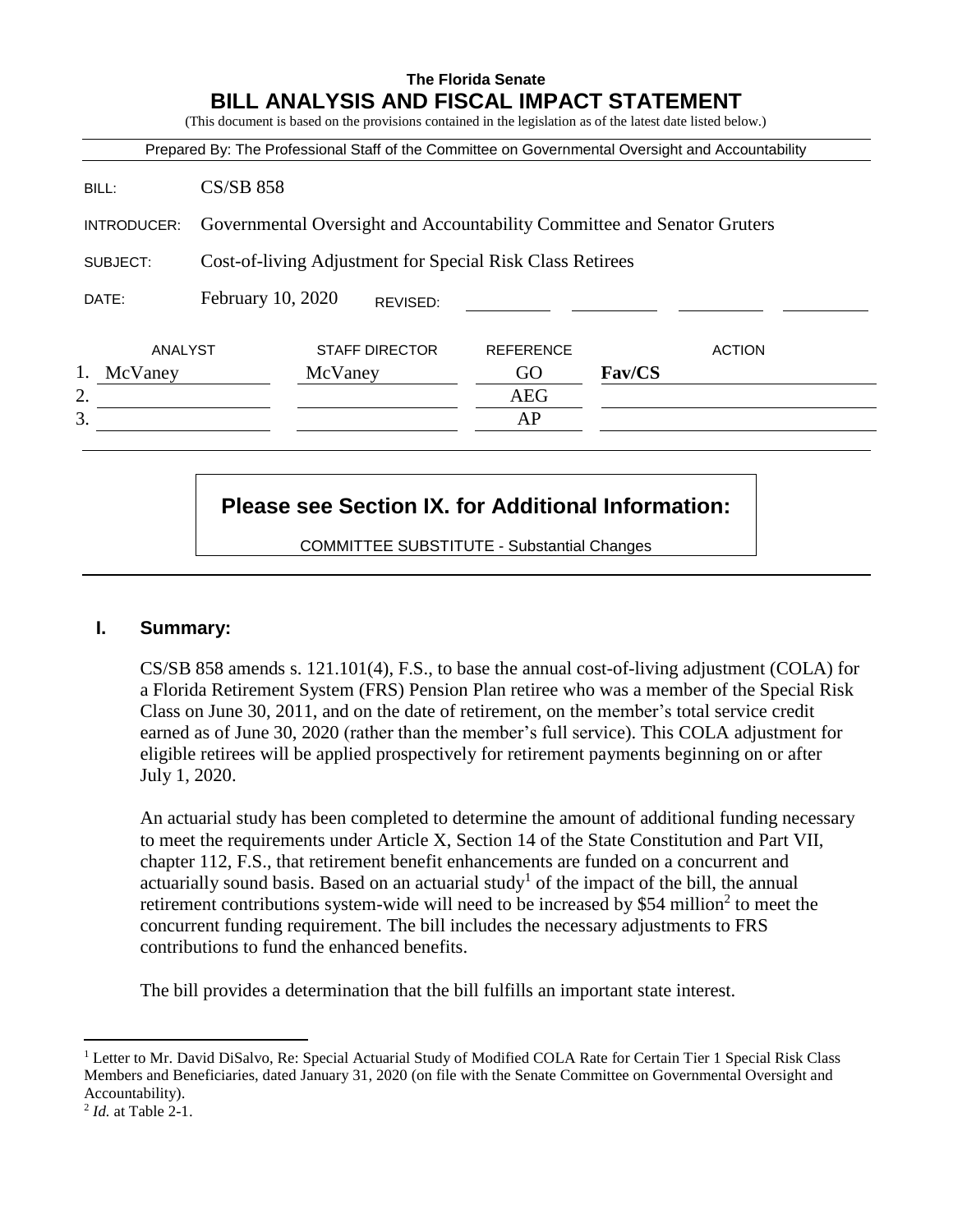The bill takes effect July 1, 2020.

## **II. Present Situation:**

## **The Florida Retirement System**

#### *Overview*

The Florida Retirement System (FRS) was established in 1970 when the Legislature consolidated the Teachers' Retirement System, the State and County Officers and Employees' Retirement System, and the Highway Patrol Pension Fund. In 1972, the Judicial Retirement System was consolidated into the FRS, and in 2007, the Institute of Food and Agricultural Sciences Supplemental Retirement Program was consolidated under the Regular Class of the FRS as a closed group.<sup>3</sup> The FRS is a contributory system, with active members contributing three percent of their salaries.<sup>4</sup>

The FRS is a multi-employer, contributory plan, governed by the Florida Retirement System Act in Chapter 121, F.S. As of June 30, 2019, the FRS had 647,942 active members, 424,895 annuitants, 15,783 disabled retirees, and 32,670 active participants of the Deferred Retirement Option Program (DROP).<sup>5</sup> As of June 30, 2019, the FRS consisted of 976 total employers; it is the primary retirement plan for employees of state and county government agencies, district school boards, Florida College institutions, and state universities, and also includes the 176 cities and 136 special districts that have elected to join the system.<sup>6</sup>

The membership of the FRS is divided into five membership classes:

- The Regular Class<sup>7</sup> consists of 554,631 active members and 7,629 in renewed membership;
- The Special Risk Class<sup>8</sup> includes 74,274 active members and 1,112 in renewed membership;
- The Special Risk Administrative Support Class<sup>9</sup> has  $100$  active members and 1 in renewed membership;
- The Elected Officers' Class<sup>10</sup> has 2,088 active members and 112 in renewed membership; and

 $\overline{a}$ 

<sup>3</sup> Florida Retirement System Pension Plan and Other State Administered Retirement Systems Comprehensive Annual Financial Report Fiscal Year Ended June 30, 2019, at p. 35. Available online at: [https://www.rol.frs.state.fl.us/forms/2018-](https://www.rol.frs.state.fl.us/forms/2018-19_CAFR.pdf) [19\\_CAFR.pdf.](https://www.rol.frs.state.fl.us/forms/2018-19_CAFR.pdf) (last visited January 13, 2020).

<sup>&</sup>lt;sup>4</sup> Prior to 1975, members of the FRS were required to make employee contributions of either 4 percent for Regular Class employees or 6 percent for Special Risk Class members. Employees were again required to contribute to the system after July 1, 2011. Members in the Deferred Retirement Option Program do not contribute to the system.

<sup>5</sup> Florida Retirement System Pension Plan and Other State Administered Retirement Systems Comprehensive Annual Financial Report Fiscal Year Ended June 30, 2019, at p. 158.

<sup>6</sup> *Id.* at 193.

<sup>&</sup>lt;sup>7</sup> The Regular Class is for all members who are not assigned to another class. Section  $121.021(12)$ , F.S.

<sup>&</sup>lt;sup>8</sup> The Special Risk Class is for members employed as law enforcement officers, firefighters, correctional officers, probation officers, paramedics and emergency technicians, among others. Section 121.0515, F.S.

<sup>9</sup> The Special Risk Administrative Support Class is for a special risk member who moved or was reassigned to a nonspecial risk law enforcement, firefighting, correctional, or emergency medical care administrative support position with the same agency, or who is subsequently employed in such a position under the Florida Retirement System. Section 121.0515(8), F.S.

<sup>&</sup>lt;sup>10</sup> The Elected Officers' Class is for elected state and county officers, and for those elected municipal or special district officers whose governing body has chosen Elected Officers' Class participation for its elected officers. Section 121.052, F.S.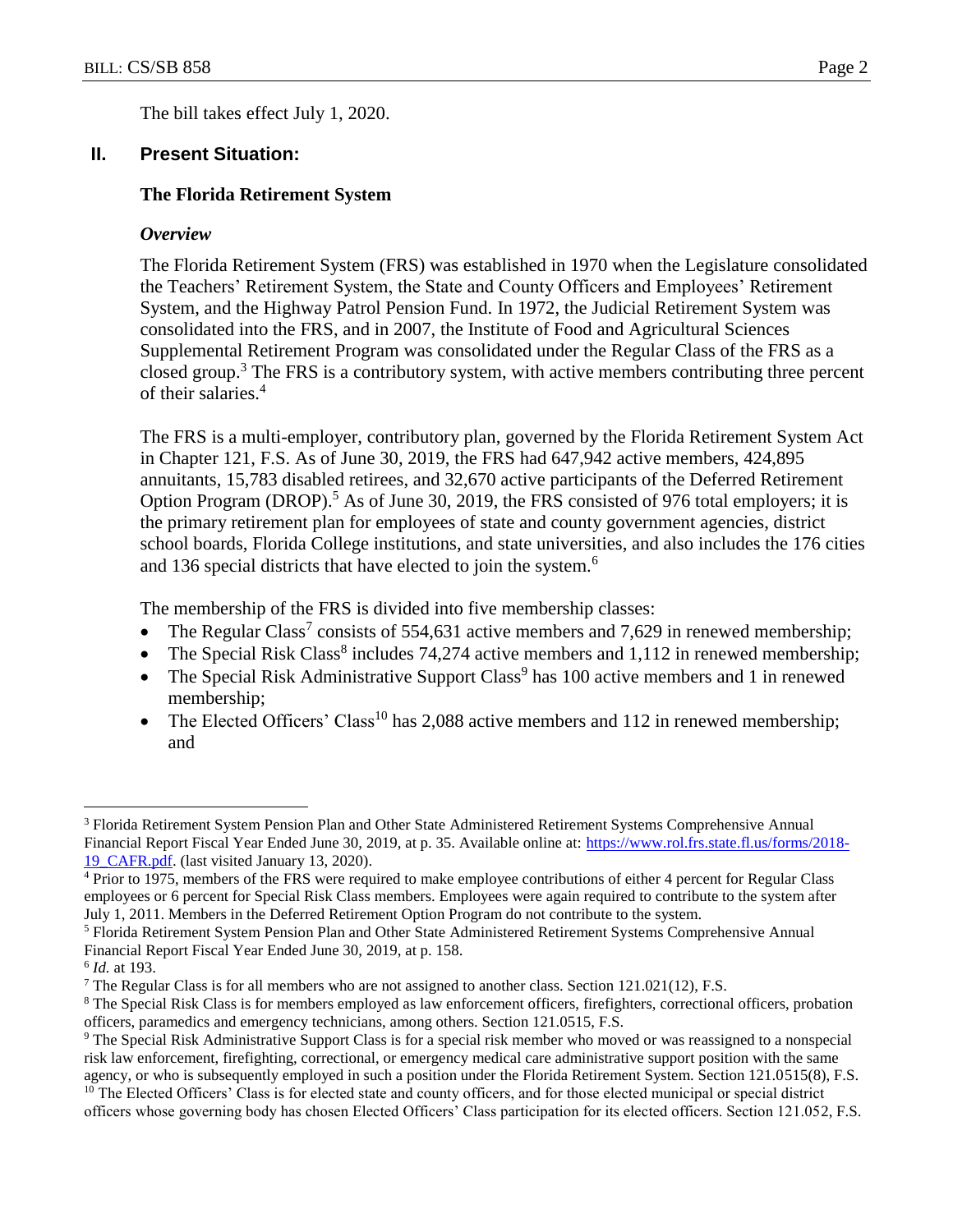• The Senior Management Service Class<sup>11</sup> has 7,767 active members and 214 in renewed membership.<sup>12</sup>

Each class is funded separately based upon the costs attributable to the members of that class.

Members of the FRS have two primary plan options available for participation:

- The defined contribution plan, also known as the Investment Plan; and
- The defined benefit plan, also known as the Pension Plan.

# *Special Risk Class*

The Special Risk Class of the FRS consists of state and local government employees who meet the criteria for special risk membership. The class covers persons employed in law enforcement, firefighting, criminal detention, and emergency, correctional and forensic medical care who meet statutory criteria for membership as set forth in section 121.0515, F.S.

# *Cost of living adjustments to retirement benefits*

Under current law, the COLA is 3 percent for retirees and beneficiaries with an effective retirement date prior to July 1, 2011. Retirements effective on and after July 1, 2011, receive an individually determined COLA calculated as 3 percent multiplied by the quotient of the sum of the member's service credit earned prior to July 1, 2011, divided by the sum of the member's total service credit earned. Pension Plan members initially enrolled on or after July 1, 2011, have a post-retirement COLA equal to zero.

When the FRS was created COLA was variable, tied to the consumer price index with a 3 percent cap each year. There have been a period of special adjustments without impacting the increase in general for all FRS retirees and surviving beneficiaries, until the 1987 Florida Legislature changed the COLA to a fixed 3 percent of the June benefit unless the retiree was not retired for at least 12 calendar months in which case the first COLA was a prorated portion of 3 percent based on the number of months retired prior to the first July after retirement.

# **Funding for Benefit Enhancements**

 $\overline{a}$ 

# *Article X, Section 14, of the State Constitution*

Since 1976, the State Constitution has required that benefit improvements under public pension plans in the State of Florida must be concurrently funded on a sound actuarial basis, as set forth below:

SECTION 14. State retirement systems benefit changes. – A governmental unit responsible for any retirement or pension system supported in whole or in part by public funds shall not after January 1, 1977, provide any increase in the benefits

<sup>&</sup>lt;sup>11</sup> The Senior Management Service Class is for members who fill senior management level positions assigned by law to the Senior Management Service Class or authorized by law as eligible for Senior Management Service designation. Section 121.055, F.S.

<sup>&</sup>lt;sup>12</sup> All figures are from Florida Retirement System Pension Plan and Other State Administered Retirement Systems Comprehensive Annual Financial Report Fiscal Year Ended June 30, 2019, at p. 161.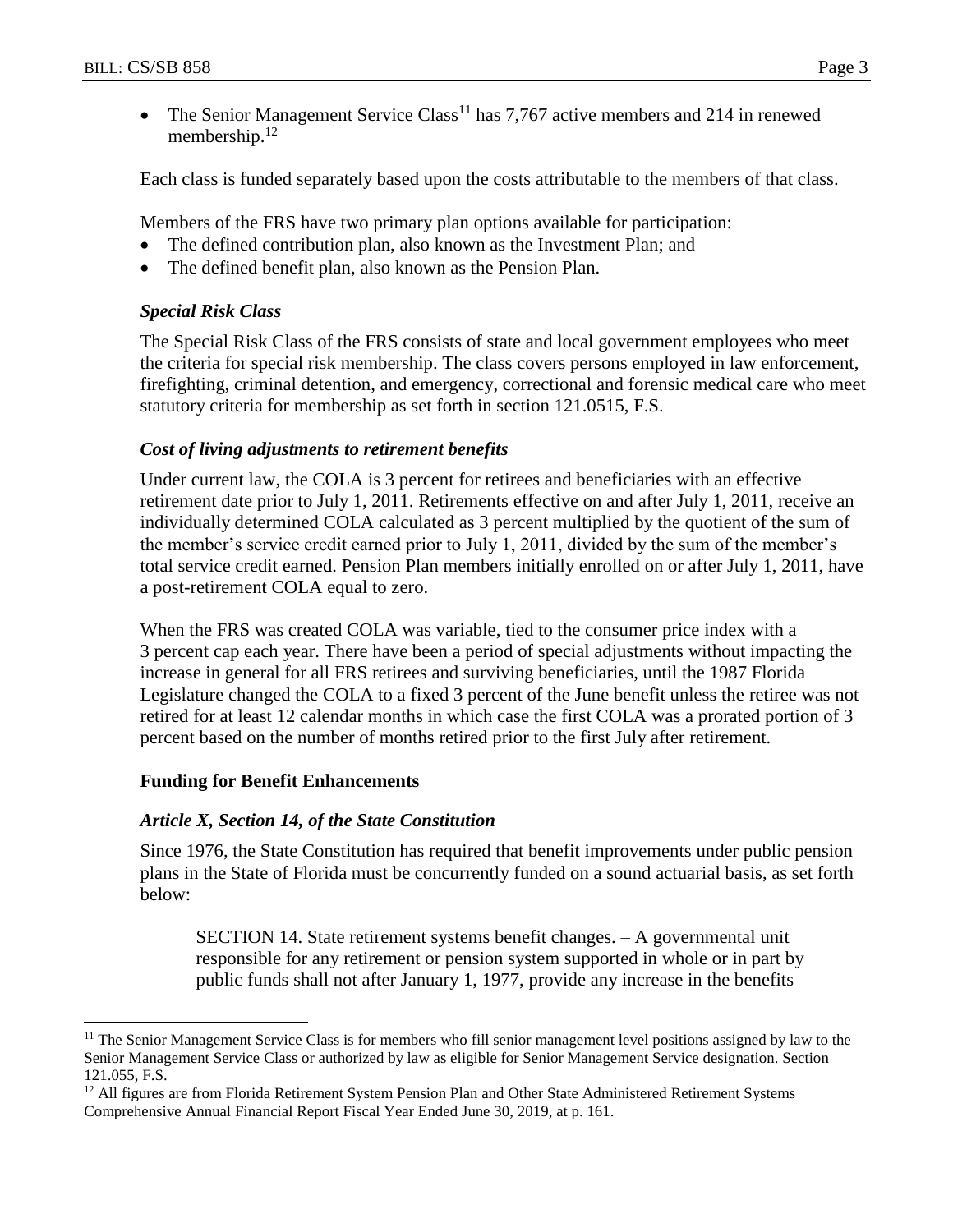to the members or beneficiaries of such system unless such unit has made or concurrently makes provision for the funding of the increase in benefits on a sound actuarial basis.

## *Part VII of Chapter 112, F.S.*

Article X, Section 14, of the State Constitution is implemented by statute under part VII of chapter 112, F.S., the "Florida Protection of Public Employee Retirement Benefits Act," which establishes minimum standards for the operation and funding of public employee retirement systems and plans in the State of Florida. The key provision of this act states the legislative intent to "... prohibit the use of any procedure, methodology, or assumptions the effect of which is to transfer to future taxpayers any portion of the costs which may reasonably have been expected to be paid by the current taxpayers."

## **III. Effect of Proposed Changes:**

**Section 1** amends s. 121.101, F.S., to base the annual cost-of-living adjustment (COLA) for a Florida Retirement System (FRS) Pension Plan retiree who was a member of the Special Risk Class on June 30, 2011, and on the date of retirement, on the member's total service credit earned as of June 30, 2020 (rather than the member's full service). This COLA adjustment for eligible retirees will be applied prospectively for retirement payments beginning on or after July 1, 2020.

**Section 2** increases the employer paid rates for the FRS by 1.02 percentage points for the Special Risk Class and 0.08 percentage point for DROP. These amounts are addition to any other rates effective July 1, 2020.

**Section 3** provides a declaration that the bill fulfills an important state interest.

The bill takes effect July 1, 2020.

## **IV. Constitutional Issues:**

## A. Municipality/County Mandates Restrictions:

Article VII, s. 18(a) of the State Constitution provides that: "No county or municipality shall be bound by any general law requiring such county or municipality to spend funds...unless the legislature has determined that such law fulfills an important state interest and unless: ...the expenditure is required to comply with a law that applies to all persons similarly situated…."

This bill includes legislative findings that the bill fulfills important state interests, and the bill applies to all persons similarly situated (those employers participating in the Florida Retirement System), including state agencies, school boards, community colleges, counties, and municipalities.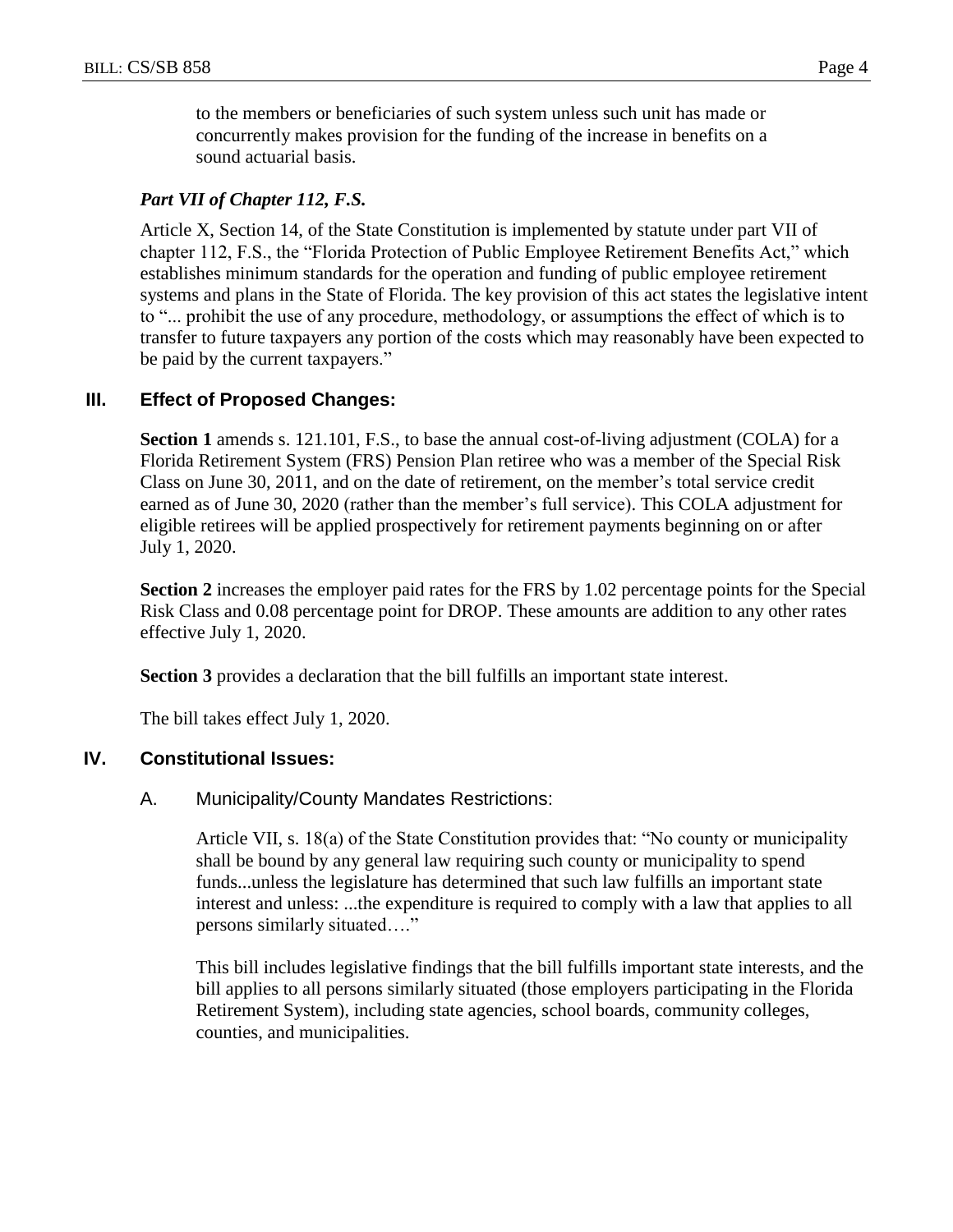B. Public Records/Open Meetings Issues:

None.

C. Trust Funds Restrictions:

None.

D. State Tax or Fee Increases:

None.

E. Other Constitutional Issues:

Since 1976, Article X, Section 14, of the State Constitution has required that benefit improvements under public pension plans in the State of Florida must be concurrently funded on a sound actuarial basis, as set forth below:

SECTION 14. State retirement systems benefit changes. – A governmental unit responsible for any retirement or pension system supported in whole or in part by public funds shall not after January 1, 1977, provide any increase in the benefits to the members or beneficiaries of such system unless such unit has made or concurrently makes provision for the funding of the increase in benefits on a sound actuarial basis.

An actuarial study has been completed to comply with Article X, section 14 of the State Constitution, and section 2 provides the adjustment to contribution rates necessary to fund the cost of the retirement benefit enhancements.

# **V. Fiscal Impact Statement:**

A. Tax/Fee Issues:

None.

B. Private Sector Impact:

None.

C. Government Sector Impact:

Based on an actuarial study<sup>13</sup> of the impact of similar changes with a 2 percent minimum COLA, the annual retirement contributions system-wide will be increased by \$54 million<sup>14</sup> to meet the concurrent funding requirement beginning July 1, 2020.

 $\overline{a}$ 

<sup>13</sup> Letter to Mr. David DiSalvo, *supra* note 1.

<sup>14</sup> *Id.* at Table 2-1 (page (2 of 2).